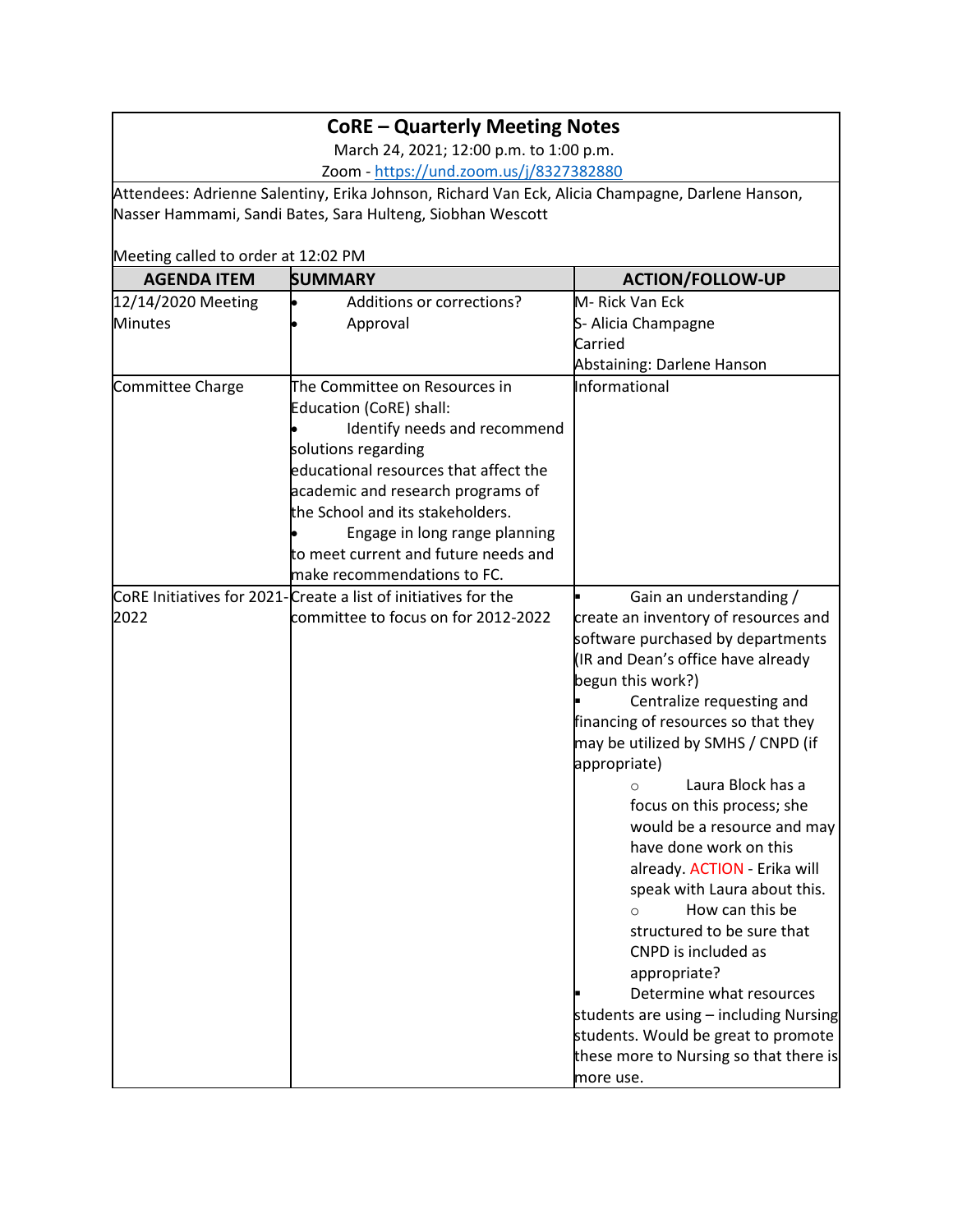|                         |                                         | How about OERs (Open                     |
|-------------------------|-----------------------------------------|------------------------------------------|
|                         |                                         | Educational Resources). Can we           |
|                         |                                         | facilitate how programs would find       |
|                         |                                         | these OERs and be able to vet them?      |
|                         |                                         | A good way to reduce costs for           |
|                         |                                         | students in Nursing and other            |
|                         |                                         | disciplines.                             |
|                         |                                         | Montanna (new<br>$\circ$                 |
|                         |                                         | librarian) may be able to help           |
|                         |                                         | facilitate                               |
|                         |                                         | this. ACTION - Darlene can               |
|                         |                                         | reach out to Montanna.                   |
|                         |                                         | What are the resources we                |
|                         |                                         | should have going forward (post          |
|                         |                                         | pandemic; both for preparation for       |
|                         |                                         | future events and to carry over and      |
|                         |                                         | support the good things we have          |
|                         |                                         | discovered).                             |
|                         |                                         | <b>ACTION</b> – Erika and Adrienne       |
|                         |                                         | will work on a survey draft for next     |
|                         |                                         | meeting. Include elements from this      |
|                         |                                         | discussion.                              |
| Video creation software | What options are currently available at | $ LR -$ create video modules for the     |
| / hosting platform      | UND/SMHS?                               | library to instruct folks how to use     |
|                         | MediaSite - Is there a policy for       | various resources.                       |
|                         | removing content?                       | Want to be able to assess in it          |
|                         | Yuja                                    | and attach it to an LMS                  |
|                         |                                         | Where is it hosted?                      |
|                         |                                         | How can it be easily                     |
|                         |                                         | editable?                                |
|                         |                                         | What is the licensure?                   |
|                         |                                         | Who supports it and how can              |
|                         |                                         | we get more information?                 |
|                         |                                         | These and other issues are common        |
|                         |                                         | when a user is trying to figure out      |
|                         |                                         | what software or platform to use.        |
|                         |                                         | Sandi Bates suggests that there          |
|                         |                                         | should be a way to compare different     |
|                         |                                         | tools, easily figure out how to access   |
|                         |                                         | things and what to use.                  |
|                         |                                         |                                          |
|                         |                                         | Mediasite $-$ can things stay there      |
|                         |                                         | indefinitely (not risk being purged)?    |
|                         |                                         | Nasser states that if a recording is not |
|                         |                                         | used, the department would be            |
|                         |                                         | contacted before anything would be       |
|                         |                                         | deleted. Archiving and downloading       |
|                         |                                         | are also options.                        |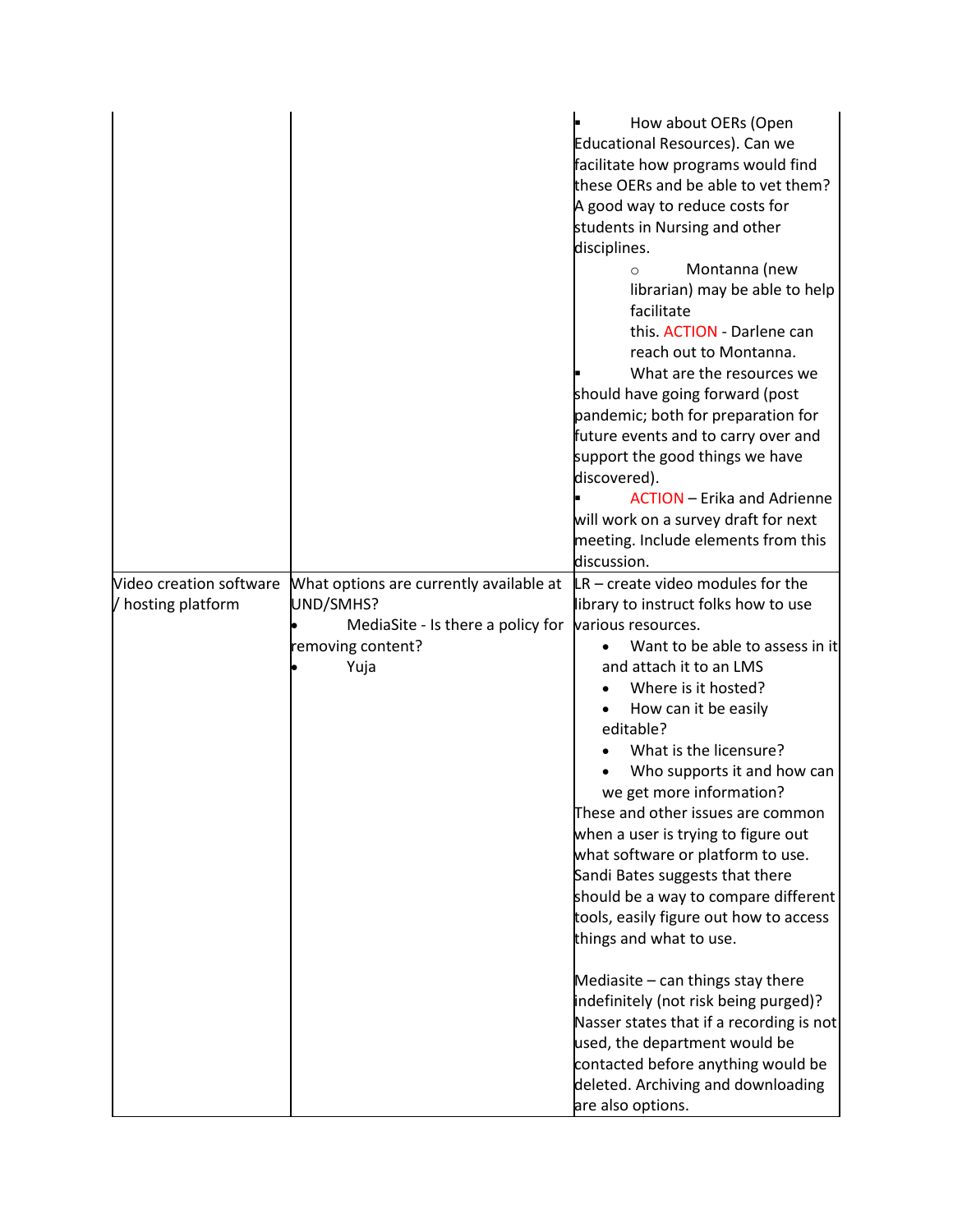|                         |                                                                                                                                                                                       | MyMediasite - access is<br>by request but faculty and<br>staff are able to access it. Once<br>requested, you are able to access<br>it and create uploads.<br>Rick Van Eck reminded us of the new<br>production room set up at the SMHS.<br>This will be useful to anyone wishing<br>to create recordings, videos,<br>simulation assets, etc using<br>professional equipment and with<br>technical support.<br>No actions were determined.                                                                                                                                                                                                                                                                                                                                                                                                                                                                                      |
|-------------------------|---------------------------------------------------------------------------------------------------------------------------------------------------------------------------------------|--------------------------------------------------------------------------------------------------------------------------------------------------------------------------------------------------------------------------------------------------------------------------------------------------------------------------------------------------------------------------------------------------------------------------------------------------------------------------------------------------------------------------------------------------------------------------------------------------------------------------------------------------------------------------------------------------------------------------------------------------------------------------------------------------------------------------------------------------------------------------------------------------------------------------------|
|                         | Polling software platform Because the medical education program Adrienne has been working                                                                                             |                                                                                                                                                                                                                                                                                                                                                                                                                                                                                                                                                                                                                                                                                                                                                                                                                                                                                                                                |
| (Salentiny/<br>Dunlevy) | faculty do not use their own Zoom<br>rooms, they do not have the ability to<br>create polls. What can they use EASILY<br>(and without bells and whistles or<br>complex tech) instead? | with Medical faculty (includes guest<br>lecturers); challenge is that they are<br>not using their own rooms so<br>collecting immediate feedback is<br>challenging (survey, poll, etc.)<br>What is available at UND? Blackboard<br>and Leo are options, but not<br>easy/intuitive; also not<br>instantaneous.<br>Clickers/TurningPoint includes cost;<br>Qualtrics is easy but also is not<br>intended for live synchronous use<br>Question is - anyone using an easy<br>system to create surveys/polls?<br>(some free accounts have limited<br>responses; might be okay to purchase<br>something if it was the ideal tool)<br>Poll Everywhere (maybe max<br>entries)<br>Microsoft tools (MS forms?)<br>Socrative<br>Kahoot!<br>Using non-verbal reactions in<br>Zoom (the emoticons/hands)<br>TLAS article will round up different<br>ways to poll, and some workshops<br>too. But an easy all-around tool<br>remains elusive. |
| Resource requests       | Exam preparation tool<br>Library Resources currently subscribes<br>to ExamMaster; has requested quotes<br>for Amboss, BoardVitals, UWorld                                             | Tabled 6/23                                                                                                                                                                                                                                                                                                                                                                                                                                                                                                                                                                                                                                                                                                                                                                                                                                                                                                                    |